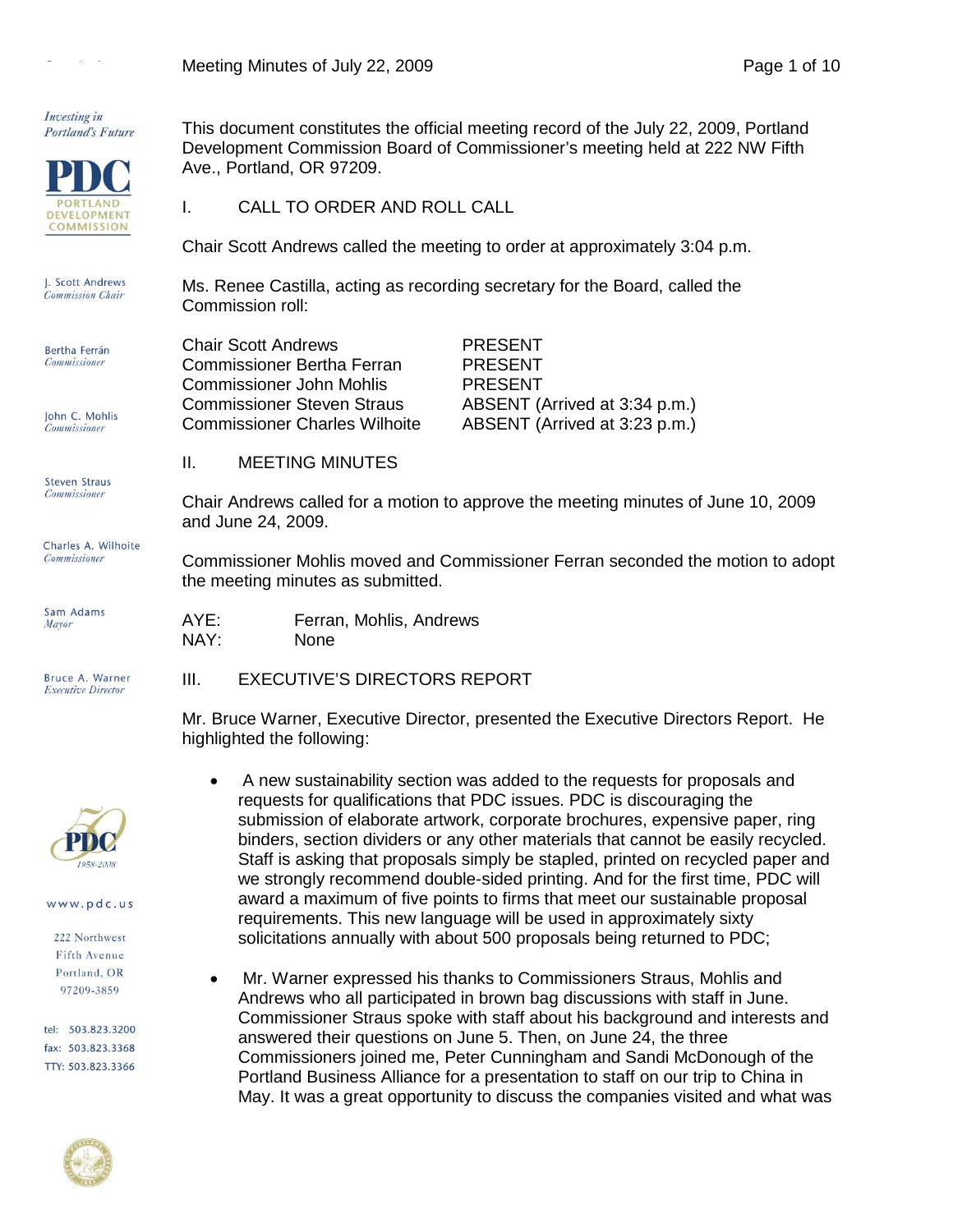learned in China. He said he appreciate the time the Commissioners took to prepare and deliver this presentation;

- Staff learned in June that the Meier & Frank/Macy's/Nines Hotel project will receive a 2009 National Preservation Honor Award from the National Trust for Historic Preservation. The award will be presented at the Trust's national conference in October in Nashville. This is one of 16 national awards and a significant recognition of the magnitude of PDC's efforts in getting this complicated project completed. This is the fourth award (national and local) for this iconic building. On a related note, staff received news that the Nines was awarded LEED silver designation. Developer Sage Hospitality now has two "green" hotels in Portland; the Nines and their Marriott Courtyard at SW 6th and Oak which has LEED gold designation;
- We have the results from a customer service survey of businesses and individuals who applied for PDC loans and grants between July 2007 and December 2008. Those surveyed were divided into three segments: business finance, community development (mostly Storefront and DOS recipients), and single family. Here are a few results from the report:
	- o Ninety percent of all respondents were "very satisfied" with PDC's overall service;<br>o Ninety-three percent of respondents who received financial assistance
	- Ninety-three percent of respondents who received financial assistance "completely agreed" or "somewhat agreed" that as a direct result of working with PDC, their project improved the local community;
	- o Ninety-two percent "completely agreed" or "somewhat agreed" that PDC staff was knowledgeable and informative when they had questions; and
	- o The PDC Board will receive a full presentation on the survey and its results at the August 12 meeting.
- PDC Loans Reach 39 Businesses in 2008-09 PDC's business finance team assisted 39 businesses with loan products and services in fiscal year 2008/09; a five percent increase over the previous fiscal year which is attributable in part to PDC's unique pairing of flexible guidelines and technical assistance services. Loans totaling \$4.2 million leveraged more than \$13 million in private investment by businesses ranging from neighborhood retailers, restaurants and beauty salons to architectural and engineering firms, creative services agencies and specialty manufacturers;
- Central City Urban Renewal Evaluation Committee The 25-member committee of city and county commissioners and community leaders, led by Mayor Adams and including PDC Commissioner Steve Strauss, has met several times to address whether and where an new central city urban renewal area would be formed on the west side. This effort was recommended by the 2008 Urban Renewal Advisory Group, which also recommended amending the River District URA and issuing the remaining debt, and retiring Downtown Waterfront and South Park Blocks urban renewal areas. The committee's work began in May with an overview of tax increment's role in creating Portland's distinctive character and role as a national leader in downtown vitality;
- Central City Urban Renewal Evaluation Committee The 25-member committee of city and county commissioners and community leaders, led by Mayor Adams and including PDC Commissioner Steve Strauss, has met several times to address whether and where an new central city urban renewal area would be formed on the west side. This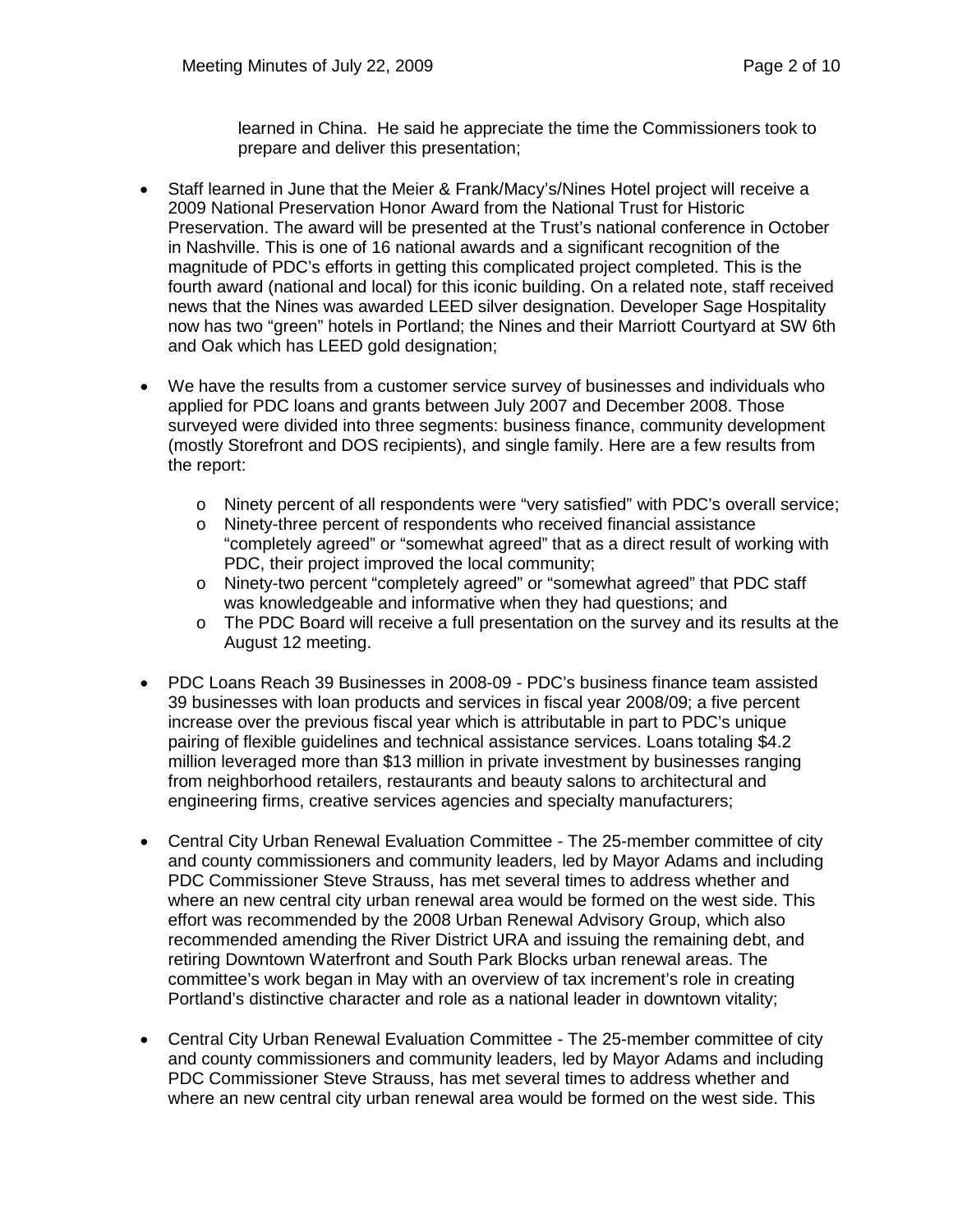effort was recommended by the 2008 Urban Renewal Advisory Group, which also recommended amending the River District URA and issuing the remaining debt, and retiring Downtown Waterfront and South Park Blocks urban renewal areas. The committee's work began in May with an overview of tax increment's role in creating Portland's distinctive character and role as a national leader in downtown vitality;

- June: Homeownership Month City Council and PDC proclaimed June as "Home Ownership Month." On June 3rd, Javier Mena, Interim Manager of the Neighborhood Housing Program, provided Council a quick overview of the city's and PDC's accomplishments and current opportunities. As the month came to a close the Neighborhood Housing Program celebrated the end of a very active year of production. NHP has exceeded its first-time homebuyer goal by assisting a total of 51 homebuyers over the past 12 months. PDC also sponsored Hacienda CDC's 11th Annual Latino Homebuying and Ownership Fair and Commissioner Ferrán represented PDC at the event; and
- Workforce diversity among apprentice workers continues to lead the diversity efforts. The total female apprentice hours represent 15.46% of the total apprentice hours 4.46 percentage points ahead of the combined journey/apprentice goal of 11 % for the fiscal year. Of the apprentice hours that have been worked in this fiscal year, 23.79% have been worked by people of color. These results continue to demonstrate a positive trend toward a more diverse workforce through apprentice training. The summary table below represents the total workforce diversity (apprentice and journey level workers) for the three projects referenced above:

| Goal  | Women | People of<br>Color | Apprentice | Difference |
|-------|-------|--------------------|------------|------------|
| 11.0% | 5.99% |                    |            | $[5.01\%]$ |
| 17.0% |       | 22.19%             |            | $+5.19%$   |
| 20.0% |       |                    | 26.12%     | $+6.12%$   |

Commissioner Mohlis commented continuous employment of apprentices continues to be difficult due to the economy; however, he said it was still important to hit those numbers.

## IV. PUBLIC COMMENT FOR ITEMS NOT ON THE AGENDA

Chair Andrews asked if there were any public comments for items not on the agenda.

Mr. Adam Shaffer asked for an update regarding the efforts to remove blight in the Vernon neighborhood (15<sup>th</sup> & Killingsworth).

Ms. Sara King, PDC Urban Development Department Neighborhood Manager, stated there is a study about to begin that will look at the entire North/Northeast Portland Area to determine which areas should remain in the existing Urban Renewal Areas, which areas will move and which areas may be added. She said the area is part of the Albina Plan and was originally designated as high density residential which restricted much of the redevelopment that could occur. She said recently the area was changed to commercial. She said the designation change would make redeveloping the area much easier. She offered to come to the Vernon Neighborhood Association meeting to discuss the N/NE area in more detail.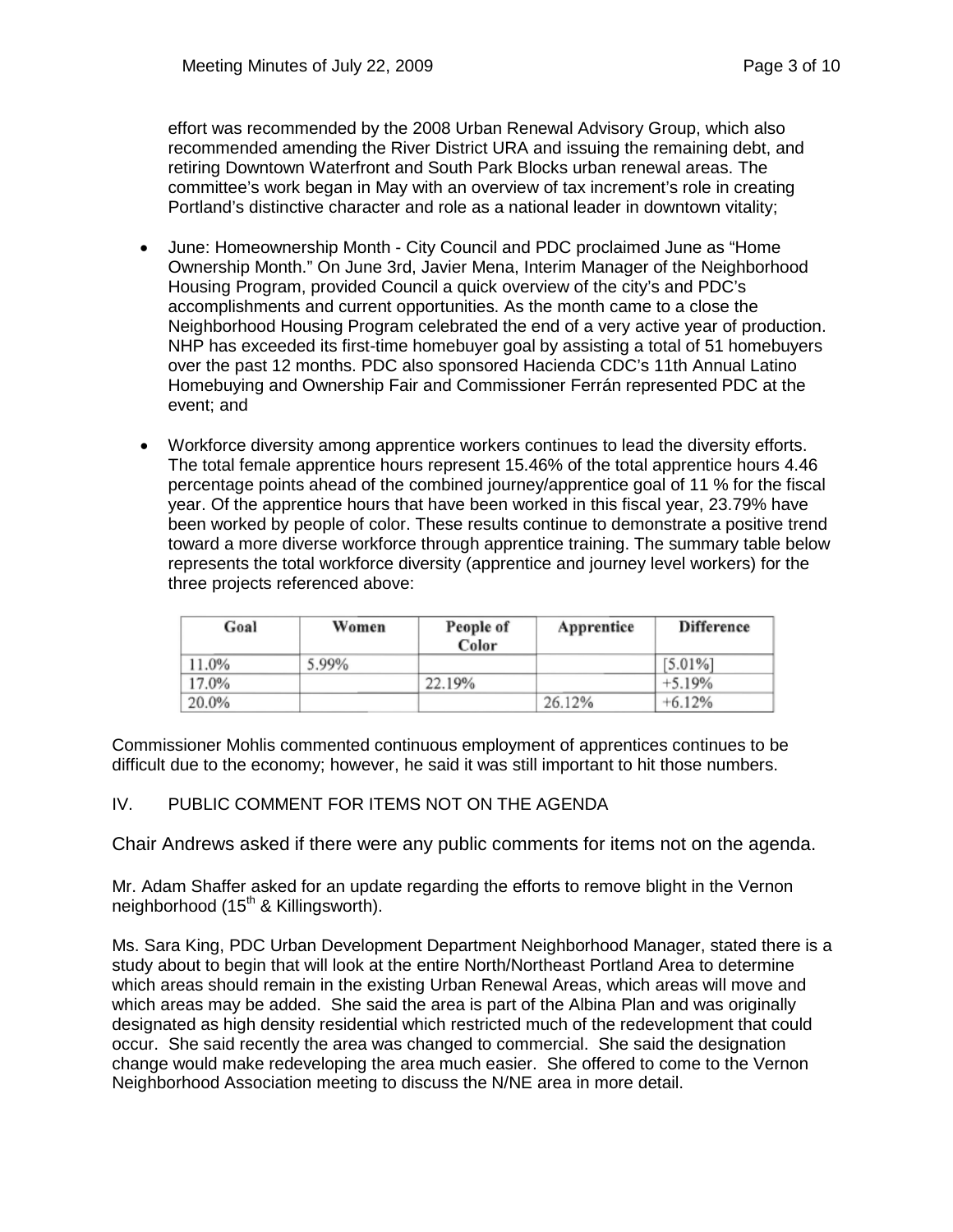Chair Andrews thanked both Mr. Shaffer and Ms. King for their time.

## V. CONSENT AGENDA

Chair Andrews called for a motion to adopt the consent agenda:

Resolution No. 6716, titled, "Resolution Amending Flexible Services Contract 207071 with Triad Technology Group".

Resolution No. 6722, titled, "Resolution Amending Flexible Services Contract 207106 with Vanderhouwen and Associates."

Commissioner Wilhoite moved and Commissioner Ferran seconded the motion to adopt Resolution Nos. 6716 and 6722.

AYES: Andrews, Ferran, Mohlis, Straus, Wilhoite NAYS: None

Mr. Warner commented both contracts utilize local firms.

VI. INFORMATION ITEM: PORTLAND STATE UNIVERSITY FRAMEWORK PLAN AND ECONOMIC DEVELOPMENT PLAN BRIEFING

Ms. Erin Flynn presented Report No. 09-86, titled, "Portland State University Framework Plan and Economic Development Plan Briefing."

Ms. Flynn stated Portland State University (PSU) is completing a University District Framework Plan and Economic Development Plan pursuant to an Intergovernmental Agreement (IGA) between PSU, the Portland Development Commission (PDC), and the City of Portland Bureau of Planning, now the Bureau of Planning & Sustainability (BPS). The IGA sets forth a partnership to help guide PSU's long-term growth in coordination with related City efforts, including the Central Portland Plan, Economic Development Strategy, and evaluation of a future urban renewal area in the Central City's westside. Specifically, the PSU plans help integrate PSU's interests in academic program development, research, technical assistance and community outreach, and campus development with City and regional economic development objectives. This partnership is outlined as a key action item in the City's Economic Development Strategy.

Dr. Lindsay Desrochers expressed her thanks to the Board. She stated the PSU University District Framework Plan (Framework Plan) outlines planning and design principles, strategies, and recommendations for PSU's physical growth at a building, block, and district level. The Framework Plan's overarching goal is to unite PSU and the City's strategic planning and to use the University District as a catalyst to position Portland as a global model for sustainable development. She said the PSU Economic Development Plan (Economic Plan) aligns PSU activities with the goals of the Portland region and the City of Portland. Key areas of focus are PSU's role in providing regional workforce training; creating and commercializing nextgeneration ideas and technology; and becoming a center of public/private research collaboration to support target industry cluster development. The Economic Plan's overarching goal is to build Portland's global excellence in sustainability by advancing comprehensive approaches for the university, city, and region.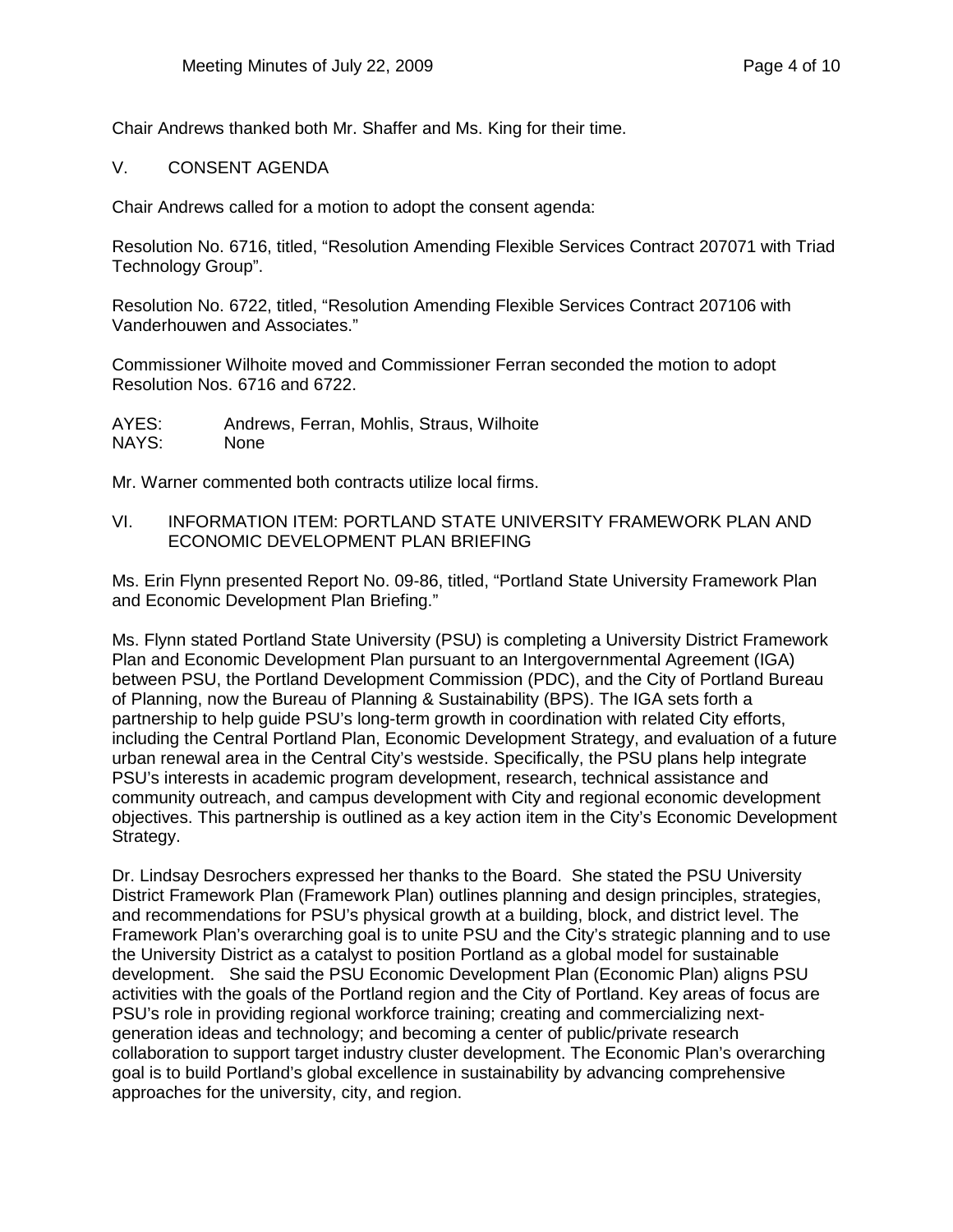Dr. Desrochers explained PSU's enrollment was 27,000 students and they continue to grow especially given the current economic environment. Their research has grown from \$40 million to \$56 million in sponsored research in the last year. The overall economic impact of the institution is well over \$1 billion. She said different roles Portland State University Play are:

- Employer: with more than 3,500 full-time and another 2,600 part-time employees, PSU is one of the largest employers in Oregon. The payroll was more than \$205 million in 2007-2008;
- Purchaser: Expenditures for goods and services totaled \$148 million in 2007-2008. Workforce Developer: 17,000 PSU alumni are now in the workforce; 65% of these in Oregon;
- Researcher: \$52 million in annual research contracts and grants in 2008-2009. In 2008 – PSU was awarded a \$25 million dollar 10-year grant from the Miller Foundation, making PSU a leader in sustainability education and research;
- Real Estate Developer: The \$51 million spent in 2007-2008 represents just 17% of the total capital investment PSU plans to make in the University District by the year 2012;
- Expert Advisor: PSU's eight schools and colleges provide the metro region with cutting edge expertise in hundreds of subjects;
- Business Accelerator: 100% of the startup businesses in the Portland State Business Accelerator work with PSU students. Thirty eight new businesses served since 2004;
- Community Partner: Using the Oregon multiplier for volunteer time, the 1.44 million hours PSU students contributed to the community was worth \$25 million in 2007-2008.

Dr. Desrochers stated the Student Recreation Center will be completed in 2009 and will consist of ground floor retail, state of the art recreation center, School of Social Work, City Archives and the OUS Chancellor's Office. She said in 2000 they completed the Urban Center Plaza which consists of ground floor retail, front yard of the College of Urban and Public Affairs and TriMet ticket sales.

Dr. Desrochers explained the Economic Development Strategy briefly. She stated the Strategy calls for PSU to work with the public agencies (City, PDC, etc.) on the Economic Development Strategy, business attraction and retention, etc., as well as private and not-for-profit entities for business and job creation, etc. She said interacting actions include: workforce development, innovation and commercialization, research and strategy creation and urban development. She said strategy links include University District Framework Plan, City of Portland Economic Development Strategy.

Dr. Desrochers said major goals of the strategy include:

- 1. Align PSU's Economic Development Strategy with the City of Portland's Economic Development Strategy;
- 2. Align PSU's Economic Development Strategy with the needs of the regional business clusters;
- 3. Align PSU's Economic Development Strategy with Portland's job development objectives; and
- 4. Align PSU's Economic Development Strategy with Portland's knowledge base requirements.

She said actions PSU's has agreed to address include: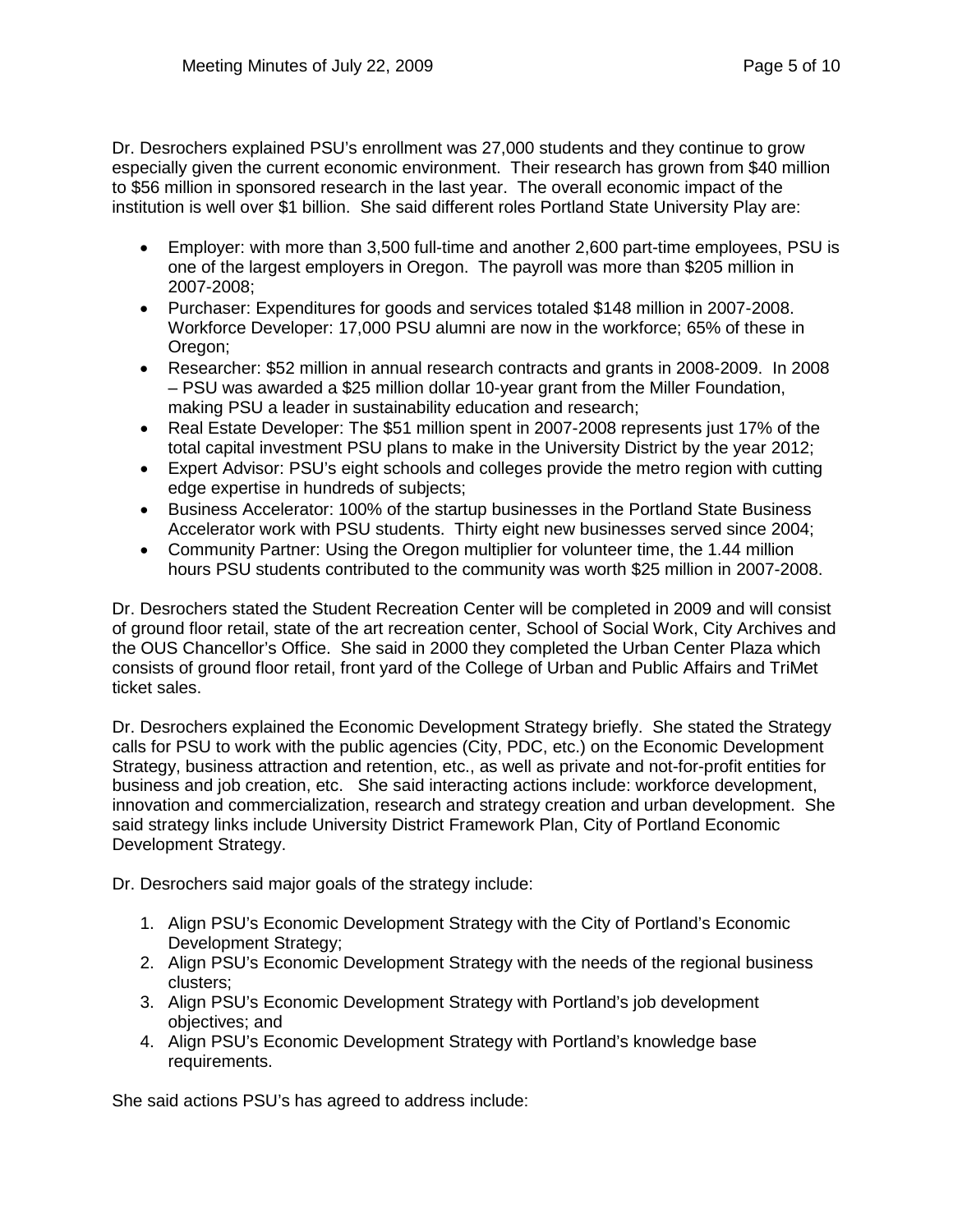Issue 1: Communication and coordination with partners

Action 1.1: Create Vice President for Research and Partnerships; and Action 1.2: Evaluate existing and create new policies and tools for economic development.

Issue 2: Alignment with regional economic development goals:

Action 2.1: Align academic and research goals with growing and emerging economic clusters;

Action 2.2: Inventory PSU's academic resources, degree production and regional highereducation resources;

Action 2.3: Expand partnerships with OHSU and other institutions of higher education.

Issue 3: Planning and development partnerships:

Action 3.1: Plan for updated University District and new urban renewal area; Action 3.2: Leverage regional commitments to create a model sustainable built environment and green jobs.

Actions in City Strategy that relate to Portland State:

- 1. Support the efforts of higher education institutions to serve as the innovation engine of our sustainable economy;
- 2. Expand the efforts…to fund and commercialize research and development at state universities;
- 3. Assist PSU in efforts to become a center of excellence in sustainability research, innovation, and talent development;

Actions in Portland State Strategy that relate to City:

- 1. Align academic and research programs with economic clusters;
- 2. Create new Vice President for research and partnerships; expand partnerships with OHSU and other institutions of higher education; and
- 3. Leverage commitment to create a more sustainable built environment and green jobs.

University District Framework Plan Purpose:

- Growth accommodation and University District Boundary;
- Distinct, cohesive, and vibrant urban public realm with multi-purpose buildings;
- Creative and strategic partnerships for development; 40% private uses;
- EcoDistrict integration;
- Improved pedestrian and transit experience within the district connections.

The Commissioners expressed their thanks for the partnership efforts by PSU and stated they look forward to hearing more about the strategy.

VII. 2009-10 PORTLAND HOUSING BUREAU CONTRACT

Mr. Komi Kalevor and Mr. Dan Williams presented Report No. 09-87, titled, "2009-10 Portland Housing Bureau Contract."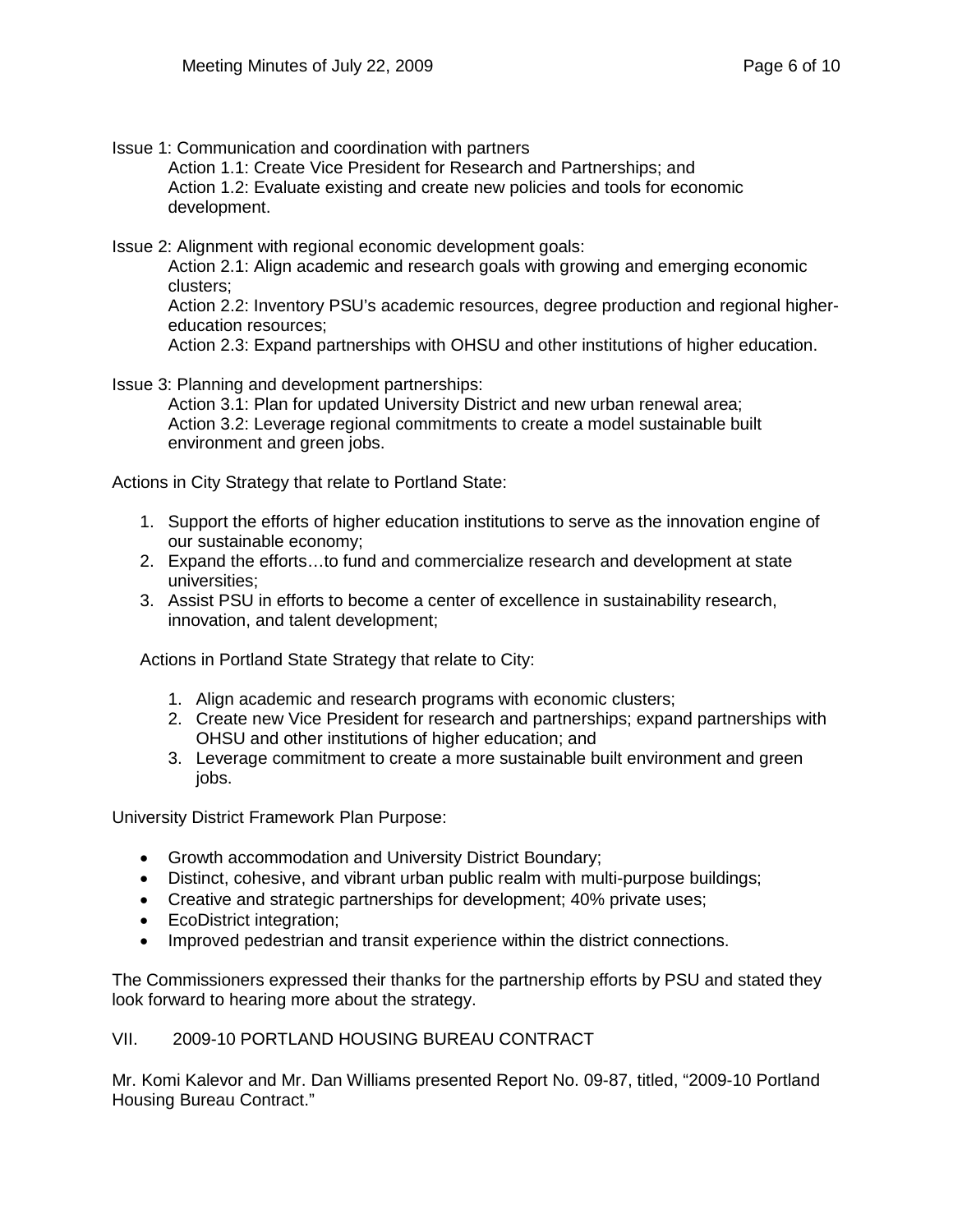Mr. Kalevor stated the action will authorize a Subrecipient Contract with the Portland Housing Bureau (PHB, formerly known as the Bureau of Housing and Community Development- BHCD) to receive up to \$6,288,324 in federal and city funds for the purpose of administering various housing development programs. He said the Board annually reviews and approves this agreement with PHB. The agreement establishes programmatic and management guidelines as well as the maximum annual reimbursement the Portland Development Commission (PDC) may invoice PHB for identified city and federal funds. The funds are used for various housing projects, as well as operating support for loan servicing and housing asset management functions associated with the management of the existing portfolio and new projects. BHCD (PHB's predecessor) and PDC have entered into such an agreement for nearly three decades.

Chair Wilhoite called for a motion to adopt Resolution No. 6723, titled, "Authorizing a Subrecipient Contract with the Portland Housing Bureau to Produce Housing Projects and Programs for FY 2009-10 with approximately \$6,288,324 in Federal and City Funds."

Commissioner Ferran moved and Commissioner Wilhoite seconded the motion to adopt resolution No. 6723.

- AYES: Andrews, Ferran, Mohlis, Straus, Wilhoite NAYS: None
- VIII. PEARL FAMILY HOUSING

Mr. Komi Kalevor and Ms. Siobain Beddow presented Report No. 09-88, tilted, "Providing a \$19,000,000 Loan to the Nurture 247 Limited Partnership for the Pearl Family Housing Project in the River District URA."

Mr. Kalevor stated the action will authorize a \$19,000,000 loan to Nurture 247 Limited Partnership (or affiliated entity) for the Pearl Family Housing Project in the River District Urban Renewal Area (URAC). This mixed-use project delivers 138 units of affordable rental housing, primarily family-sized units (60 two-bedroom and 70 three-bedroom), with 12,000 square feet of ground floor community space. Of the \$19 million, \$7 million is in the budget forecast for Fiscal Year (FY) 2010-11 and is subject to appropriation by the Commission in its FY 2010-11 Budget.

Mr. Kalevor stated the benefits of the project include:

1) The site is close to public transportation;

2) The building will contain green building features;

3) Affordable family sized units in the Pearl District, 60 two-bedroom and 70 threebedroom;

4) Portland Public Schools is expected to lease half of the ground floor for lower grades; 5) Generates an estimated 282 temporary construction jobs, and a total of 541 temporary jobs associated with various aspects of the project during its 18 month construction period;

6) Generates 5 new permanent housing operations jobs; and

7) Generates \$8,017,780 in real estate taxes throughout the PDC assistance period; which is roughly twice that of the existing use of the property, despite abating the taxes on the affordable housing portion of the project.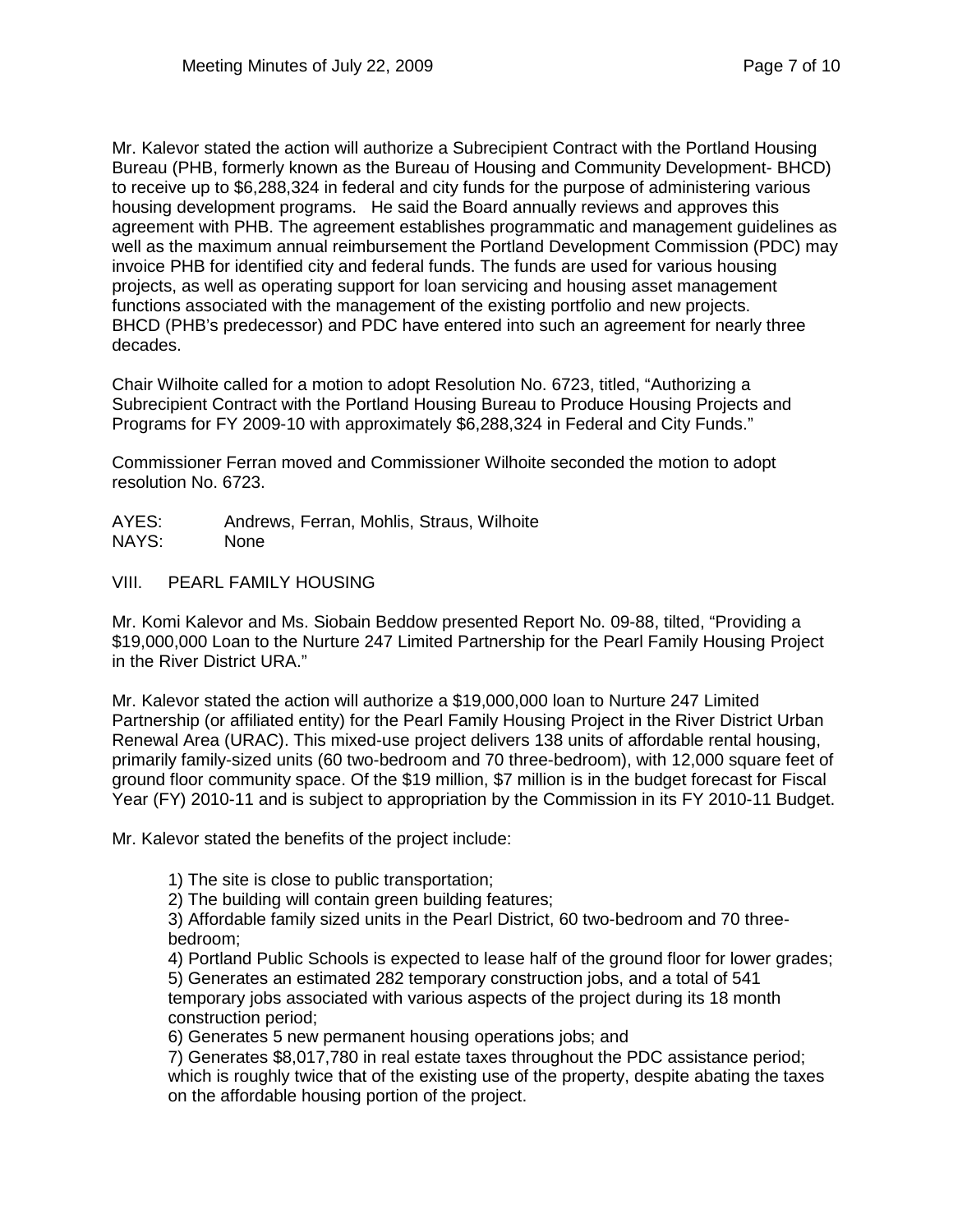Mr. Kalevor stated the financial assistance for this project is set forth in the proposed budget for the River District URA in FYs 2009-11. The \$12 million to be allocated in FY 2009-10 is contained in the adopted PDC budget, and the \$7 million to be allocated in FY 2010-11 is in the PDC budget forecast, neither approved nor adopted, and will therefore need to be committed subject to appropriation. The budget and forecast was developed based on expected cash flow requirements for the project.

He said key risks and mitigating factors include:

Standard construction risk:

- Performance bond required;
- Close monitoring by PDC construction coordinator assists in risk mitigation both during design and change order oversight; and
- Walsh Construction is a large contractor with substantial experience in construction of this type.

Financing risk:

- Interest rate risk –moderate;
- $\bullet$  Tax credit equity low;
- Tax abatement approval low;
- The bond rates for senior construction and permanent funding may change until the rates are locked. Proceed to commitment/closing quickly to lock in the rate on senior financing. Possibly purchase a "swaption" instrument to mitigate risk with more certainty – cost \$375,000;
- Staff has requested flexibility in structuring required PDC debt payment schedule in order to allow some room for changing rates. Disarray in the credit markets has created unpredictability on the investor (tax credit equity) side of the equation. In order to minimize this risk for themselves, the senior permanent lender has co-bid the tax credit equity piece in order to assure themselves of a closing; and
- Require approval of the tax abatement prior to closing. Structure 15 years to get to the possibility of a non-profit acquiring the project.

Market risk:

- The community spaces are essentially pre-leased. The Portland Public Schools commitment is a matter of public record;
- PDC staff has already received calls from potential tenants wanting to get on the waiting list for an apartment. The need for affordable family-sized housing in this URA is welldocumented; and
- Unit rents are significantly below market.

Operating risk - Residential – low:

- Low market risk and 7% vacancy loss; and
- Conservative revenue escalation (2%).

Community - moderate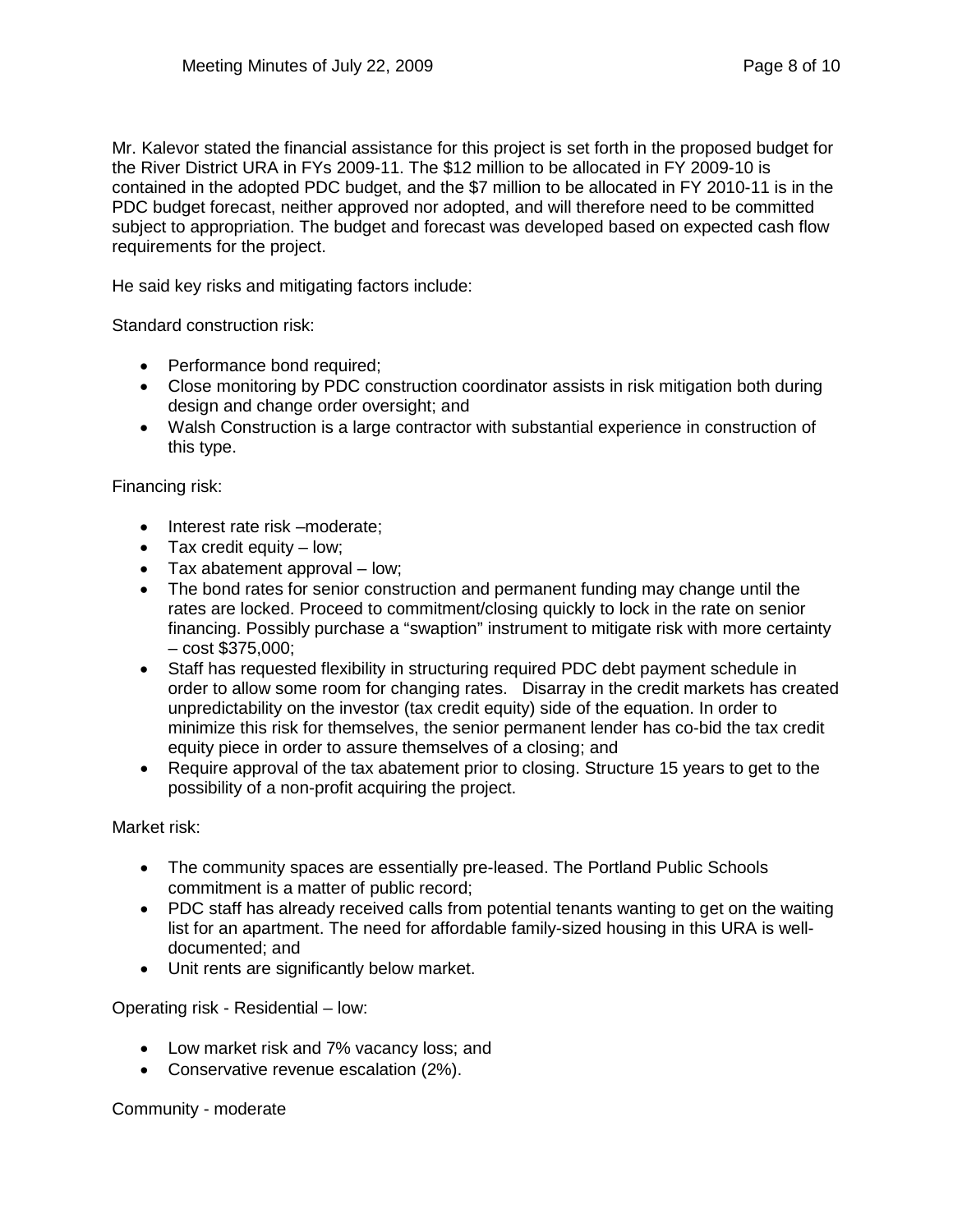- Commercial: The project was underwritten so that the bond repayment could be covered out of residential net operating income if needed;
- The Portland Public schools lease runs for five years. Getting a signed lease is proving to be a challenge currently and it is unknown whether this will materialize. If it does not, the project will need to be reconfigured; and
- 10% vacancy allowed for.

Mr. Kalevor stated the board may withhold approval and/or revise the terms and conditions of providing this financial assistance. This places an existing \$1 million predevelopment loan to the project at risk which is due either 12/14/09 or at the close of the project's construction/permanent financing. It may be possible to reconfigure the project on the existing site if needed to avoid a write-off.

Mr. Ed McNamara his proposal for the project included an intention for the project to convert to a limited equity co-operative after the tax credit compliance period expires. Mr. McNamara stated limited-equity cooperative housing is a form of multi-family housing that offers residents both affordability and management control. Limited-equity cooperatives are identical, in almost all respects, to market rate cooperatives, with the fundamental difference that they restrict resale prices to maintain affordability. This emphasis on affordability makes limited equity cooperatives a form of homeownership opportunity and resident control that is accessible to a broad range of incomes, although most limited-equity cooperatives are limited to households with moderate or low incomes. Residents do not own the land or their individual units; rather, residents acquire shares in the cooperative corporation that holds title to the building. In a limited-equity cooperative, share prices are restricted to levels well below the typical down payment required for the acquisition of a single-family dwelling. He said the equity investor will not approve a 138 common share general partner in the tax credit structure. Since the project cannot become a co-op until the tax credit compliance period is completed, a period of fifteen years, a condition of the loan is that he will provide a plan, a timeline, and a budget for the limited equity co-operative prior to conversion to permanent financing.

Commissioner Wilhoite expressed his thanks to Mr. McNamara for his efforts developing affordable housing. He asked if the terms of the deal were changed from rental to home ownership, would the deal still be able to occur.

Mr. McNamara responded if the deal was changed, there would be additional gaps equal to the tax credit dollars and he would not be able to do the deal unless additional funding was in place.

Commissioner Straus asked whether the ground floor commercial space lease had been finalized with the Portland Public Schools.

Mr. McNamara responded that the lease is still under negotiations, however the length of the lease has been agreed upon: a five-year lease with two five-year options.

Commissioner Mohlis said he was pleased to see the neighborhood associations supportive of the project.

Chair Andrews called for a motion to adopt Resolution No. 6724, titled, "Authorize \$19,000,000 Loan to Nurture 247 Limited Partnership for Development of the Pearl Family Housing Project in the River District Urban Renewal Area, of which \$7,000,000 is Subject to Appropriation by the Commission in its Fiscal Year 2010-11 Budget."